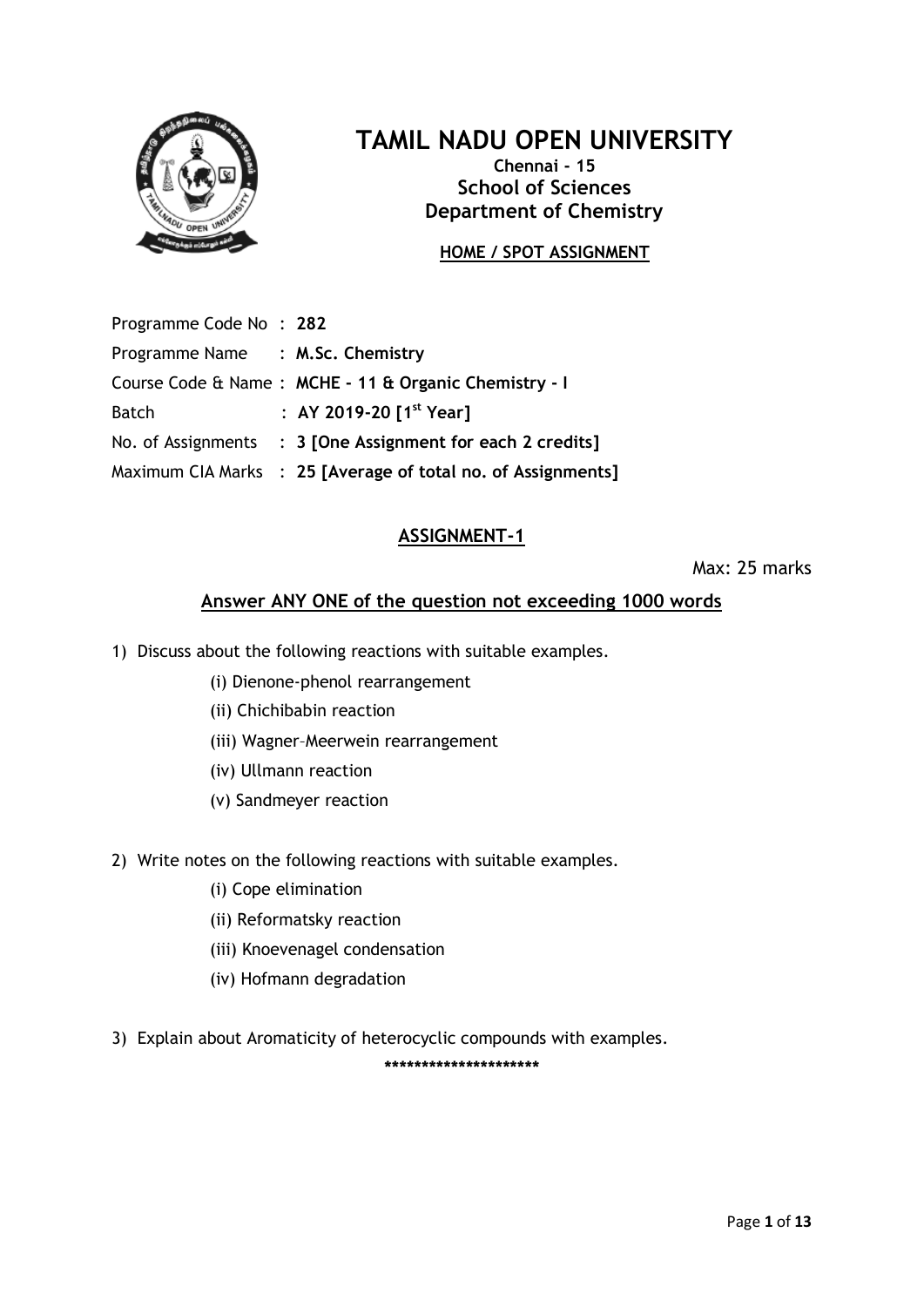# **ASSIGNMENT-2**

#### Max: 25 marks

# **Answer ANY ONE of the question not exceeding 1000 words**

- 1) Explain about the synthetic applications of DMP, CAN,  $Mn(OAC)$ <sub>3</sub>, NOCl, BF<sub>3</sub>, NBS, NaBH<sub>4</sub> and  $LiAlH<sub>4</sub>$ .
- 2) Discuss in details about the following with suitable examples.
	- (i) Retron & Synthon
	- (ii) Disconnection
	- (iii) Synthetic equivalents
	- (iv) Protection and Deprotection of functional groups
	- (v) Target molecule
- 3) Describe about the following reactions with suitable examples.
	- (i) Allenes
	- (ii) Spirane
	- (iii) Biphenyls
	- (iv) Stereoselective synthesis
	- (v) Stereospecific synthesis
	- (vi) Molecular chirality **\*\*\*\*\*\*\*\*\*\*\*\*\*\*\*\*\*\*\*\*\***

# **ASSIGNMENT-3**

Max: 25 marks

#### **Answer ANY ONE of the question not exceeding 1000 words**

- 1) Describe the following with suitable examples.
	- (i) Elements of symmetry
	- (ii) Aromaticity of Benzenoid compounds
	- (iii) Nucleophilic substitution reactions
	- (iv) Hammett Equation and Taft Equation
- 2) Explain the following reactions with suitable examples.
	- (i) Dienone-phenol rearrangement
	- (ii) Sandmeyer reaction
	- (iii) Chichibabin reaction
	- (iv) Wagner–Meerwein rearrangement
	- (v) Ullmann reaction
- 3) Give the synthetic applications of NBS, NaBH<sub>4</sub>, LiAlH<sub>4</sub>, DMP, CAN, Mn(OAc)<sub>3</sub>, NOCl and  $BF<sub>3</sub>$ .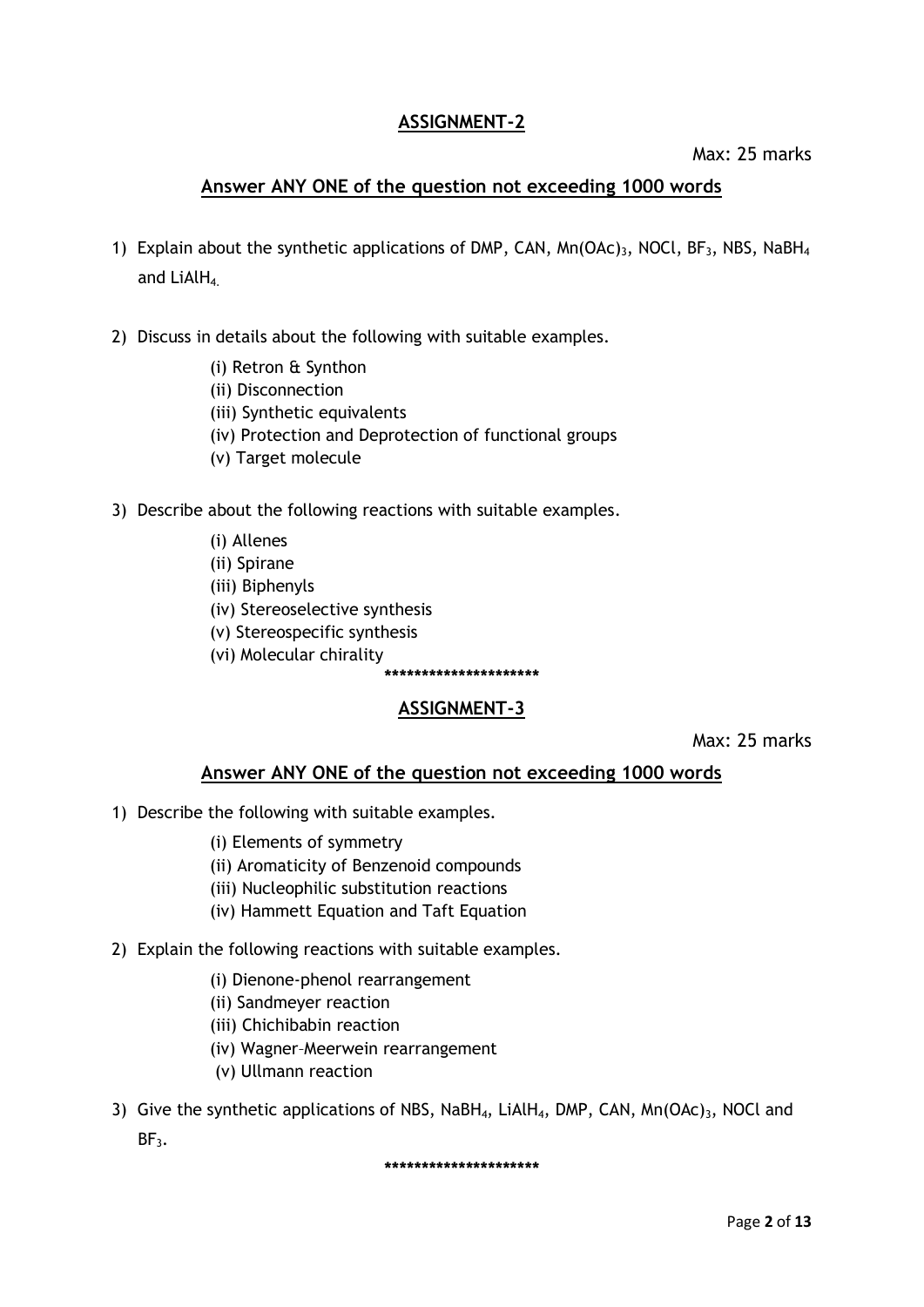

**Chennai - 15 School of Sciences Department of Chemistry**

# **HOME / SPOT ASSIGNMENT**

Programme Code No : **282** Programme Name : **M.Sc. Chemistry** Course Code & Name : **MCHE - 12 & Inorganic Chemistry - I** Batch : **AY 2019-20 [1 st Year]** No. of Assignments : **3 [One Assignment for each 2 credits]** Maximum CIA Marks : **25 [Average of total no. of Assignments]**

# **ASSIGNMENT-1**

Max: 25 marks

# **Answer ANY ONE of the question not exceeding 1000 words**

1) Explain about characteristics and electronic configuration of Lanthanides.

- 2) Discuss in details about the VB theory and VSEPR theory.
- 3) Write short notes on the following reactions with suitable examples.
	- (i) Trans effect theory
	- (ii) Chelate effect
	- (iii) Marcus theory
	- (iv) Reactions of coordinated ligands

**\*\*\*\*\*\*\*\*\*\*\*\*\*\*\*\*\*\*\*\*\*\***

# **ASSIGNMENT-2**

Max: 25 marks

# **Answer ANY ONE of the question not exceeding 1000 words**

1) Discuss about the Complementary/Non-complementary reactions, Racemisation reaction and Solvolytic reaction with examples.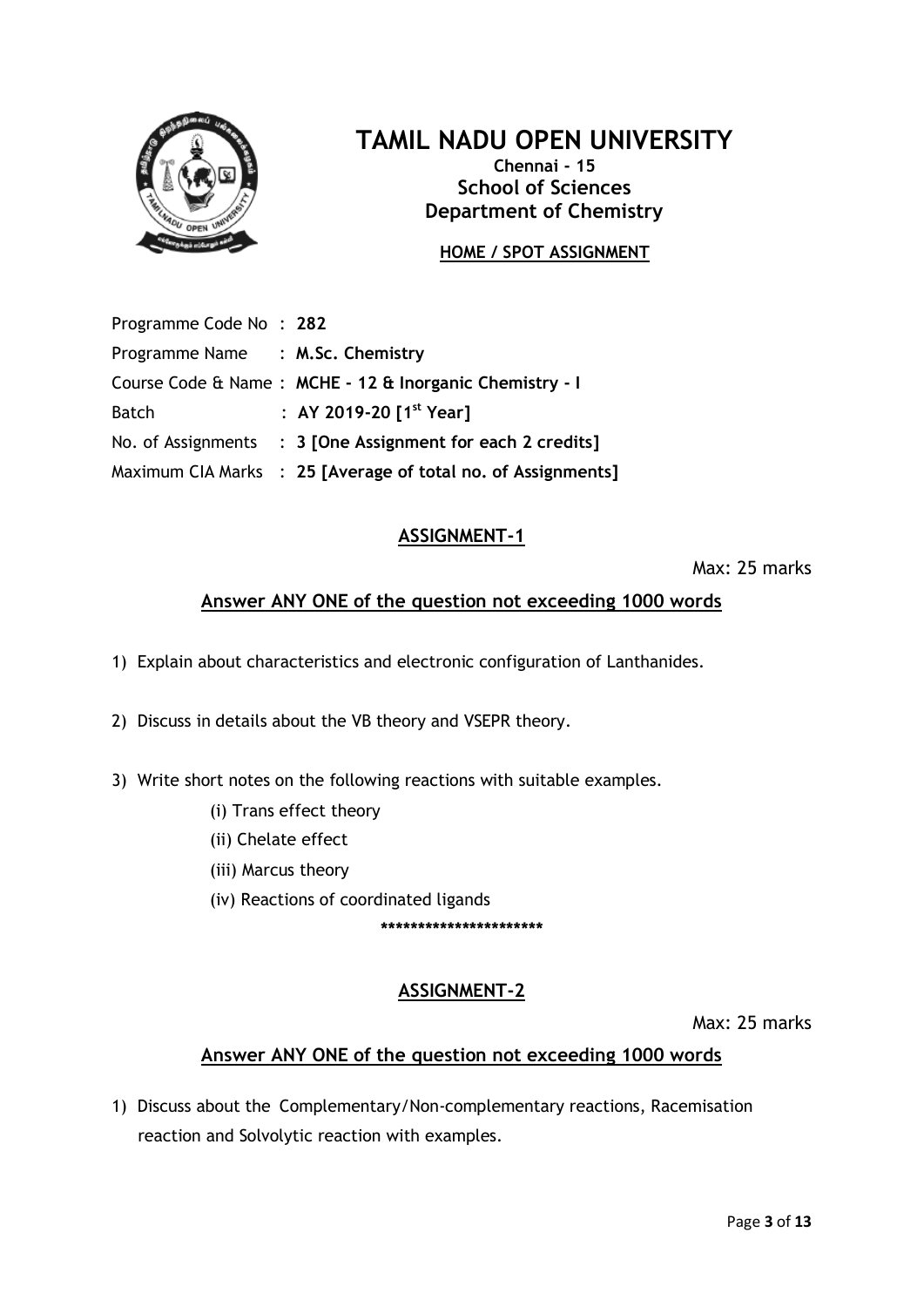- 2) Explain about the following with suitable examples.
	- (i) Spectrochemical Series of Ligands
	- (ii) Tanabe-Sugano diagrams
	- (iii) Orgel Diagrams
	- (iv) Splitting of d orbitals
	- (v) Chelate effect
- 3) Describe the following with suitable examples.
	- (i) Magnetic and Spectral properties of Lanthanide complexes
	- (ii) Lanthanide complexes as Shift reagents
	- (iii) 4f and 5f Orbital comparison

**\*\*\*\*\*\*\*\*\*\*\*\*\*\*\*\*\*\*\*\*\*\***

# **ASSIGNMENT-3**

Max: 25 marks

### **Answer ANY ONE of the question not exceeding 1000 words**

- 1) Discuss about characteristics and electronic configuration of Actinides.
- 2) Explain in details about Hybridization and Structure of molecules.
- 3) Describe the following with suitable examples.
	- (i) Hard and Soft ligands
	- (ii) Resolution of Optically active complexes
	- (iii) Linkage Isomerism
	- (iv) Macrocycles
	- (v) Prussian Blue and related structures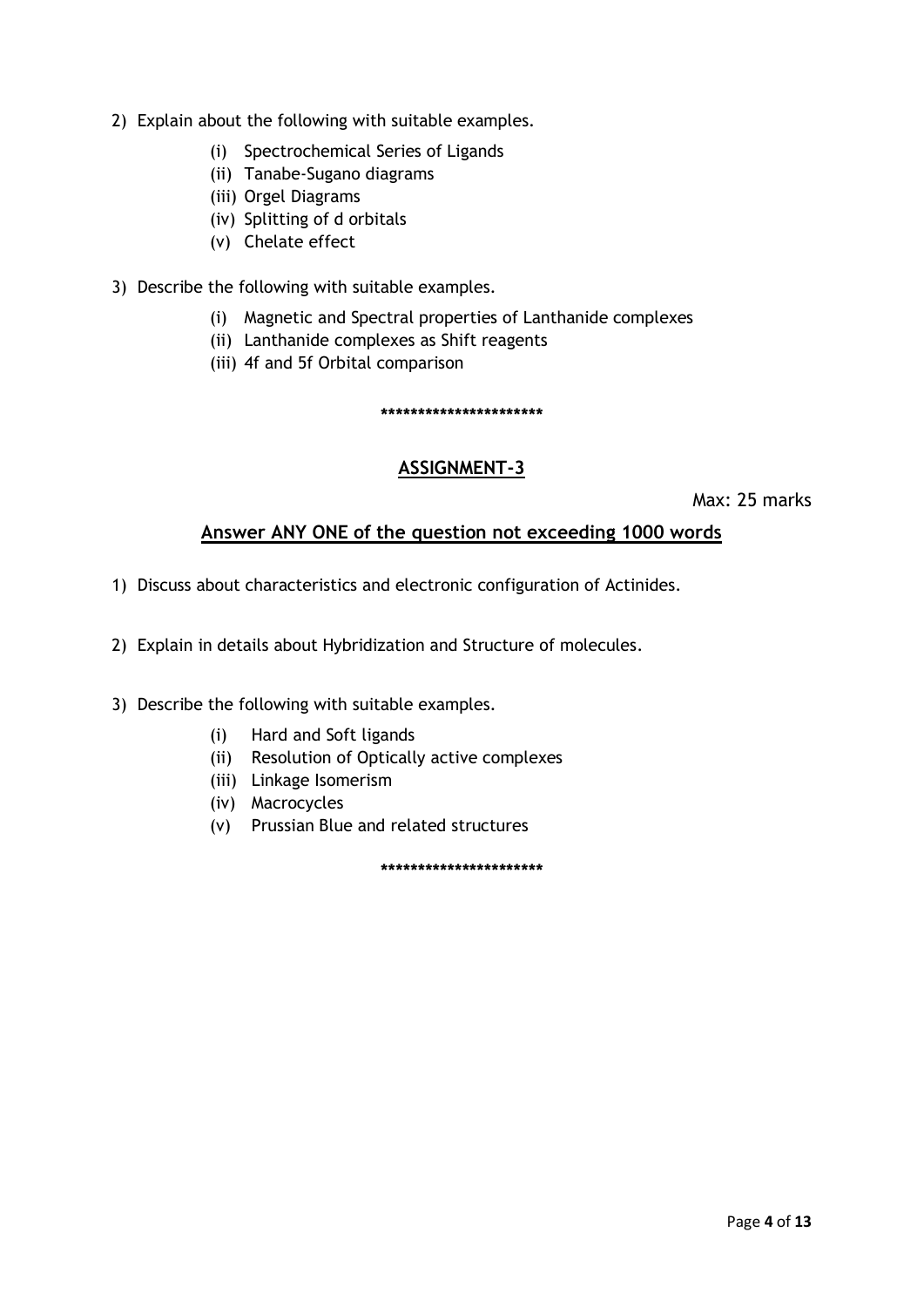

**Chennai - 15 School of Sciences Department of Chemistry**

### **HOME / SPOT ASSIGNMENT**

| Programme Code No: 282           |                                                              |
|----------------------------------|--------------------------------------------------------------|
| Programme Name : M.Sc. Chemistry |                                                              |
|                                  | Course Code & Name: MCHE - 13 & Physical Chemistry - I       |
| <b>Batch</b>                     | : AY 2019-20 $1^{st}$ Year]                                  |
|                                  | No. of Assignments : 3 [One Assignment for each 2 credits]   |
|                                  | Maximum CIA Marks : 25 [Average of total no. of Assignments] |

# **ASSIGNMENT-1**

Max: 25 marks

# **Answer ANY ONE of the question not exceeding 1000 words**

- 1) Explain about the following with suitable examples.
	- (i) Orthogonization and Normality
	- (ii) Rigid Rotor
	- (iii) Black body radiation
	- (iv) Harmonic Oscilattors
	- (v) Photoelectric effect
- 2) Discuss in details about the following
	- (i) Schrodinger wave equation.
	- (ii) Phase, Component, and Degrees of Freedom
- 3) Describe the following with suitable examples.
	- (i) Gibbs-Duhem Equation
	- (ii) Reversible and Irreversible processes
	- (iii) Free energy
	- (iv) Partial molar quanities
	- (v) Chemical potential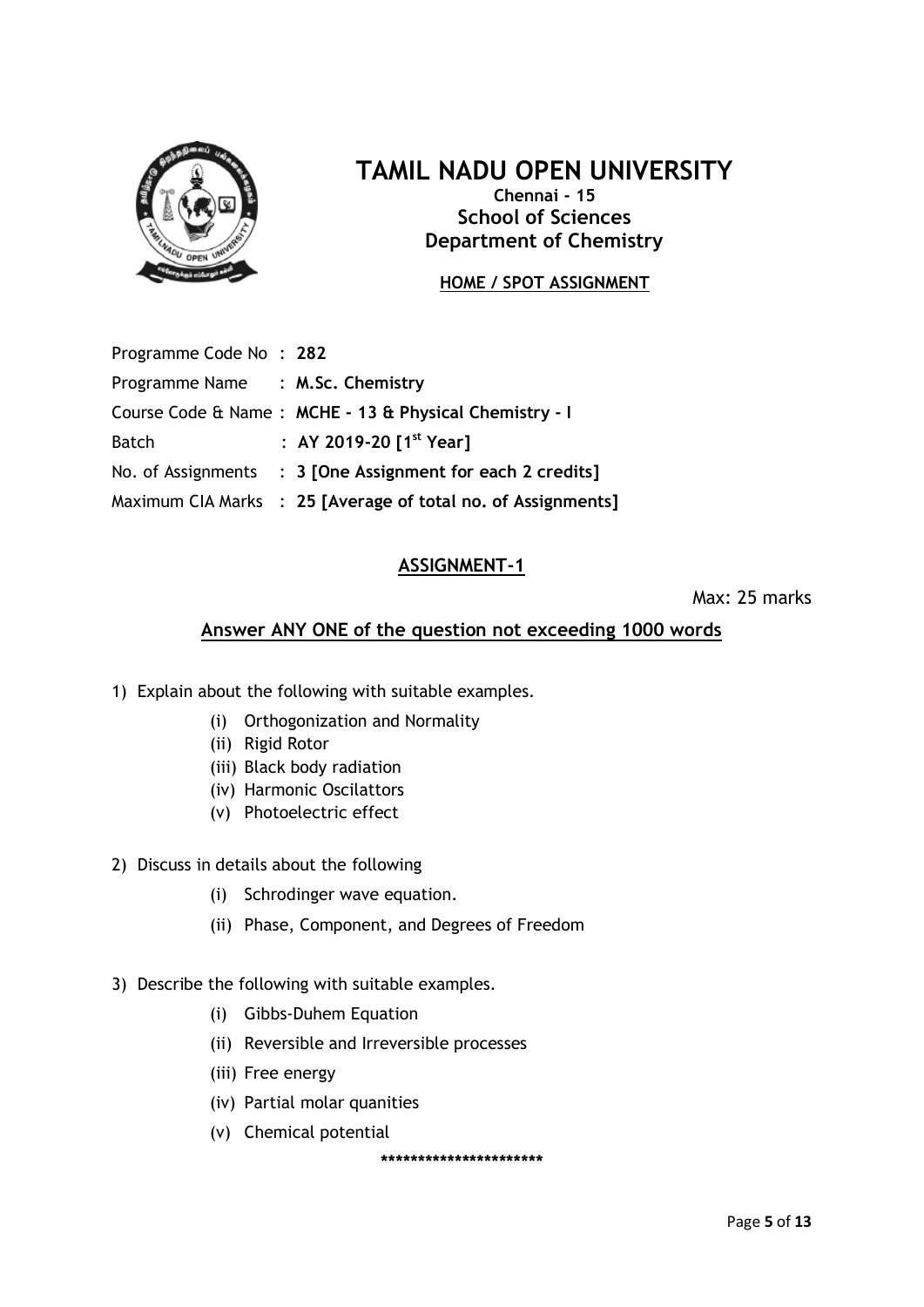# **ASSIGNMENT-2**

#### Max: 25 marks

### **Answer ANY ONE of the question not exceeding 1000 words**

- 1) Describe the following.
	- (i) Steady State Theory
	- (ii) Lindmann's theory of Unimolecular reaction
	- (iii) Transition State Theory
	- (iv) Activated Complex Theory
- 2) Explain about Phase diagrams. Give phase diagrams for  $H_2O$  and  $CO_2$ .
- 3) Discuss the following with suitable examples.
	- (i) Over potentials
	- (ii) Debye- Huckel limiting law
	- (iii) Tafal equation
	- (iv) Double layers
	- (v) Butler-Volmer equation

**\*\*\*\*\*\*\*\*\*\*\*\*\*\*\*\*\*\*\*\*\*\***

### **ASSIGNMENT-3**

Max: 25 marks

### **Answer ANY ONE of the question not exceeding 1000 words**

- 1) Discusss in detail about a particle in a box.
- 2) Explain about the Theories of reaction rates.
- 3) Describe the following with suitable examples.
	- (i) Phase diagram for three component systems
	- (ii) Phase Transition classifications
	- (iii) One/Two pair partially miscible liquids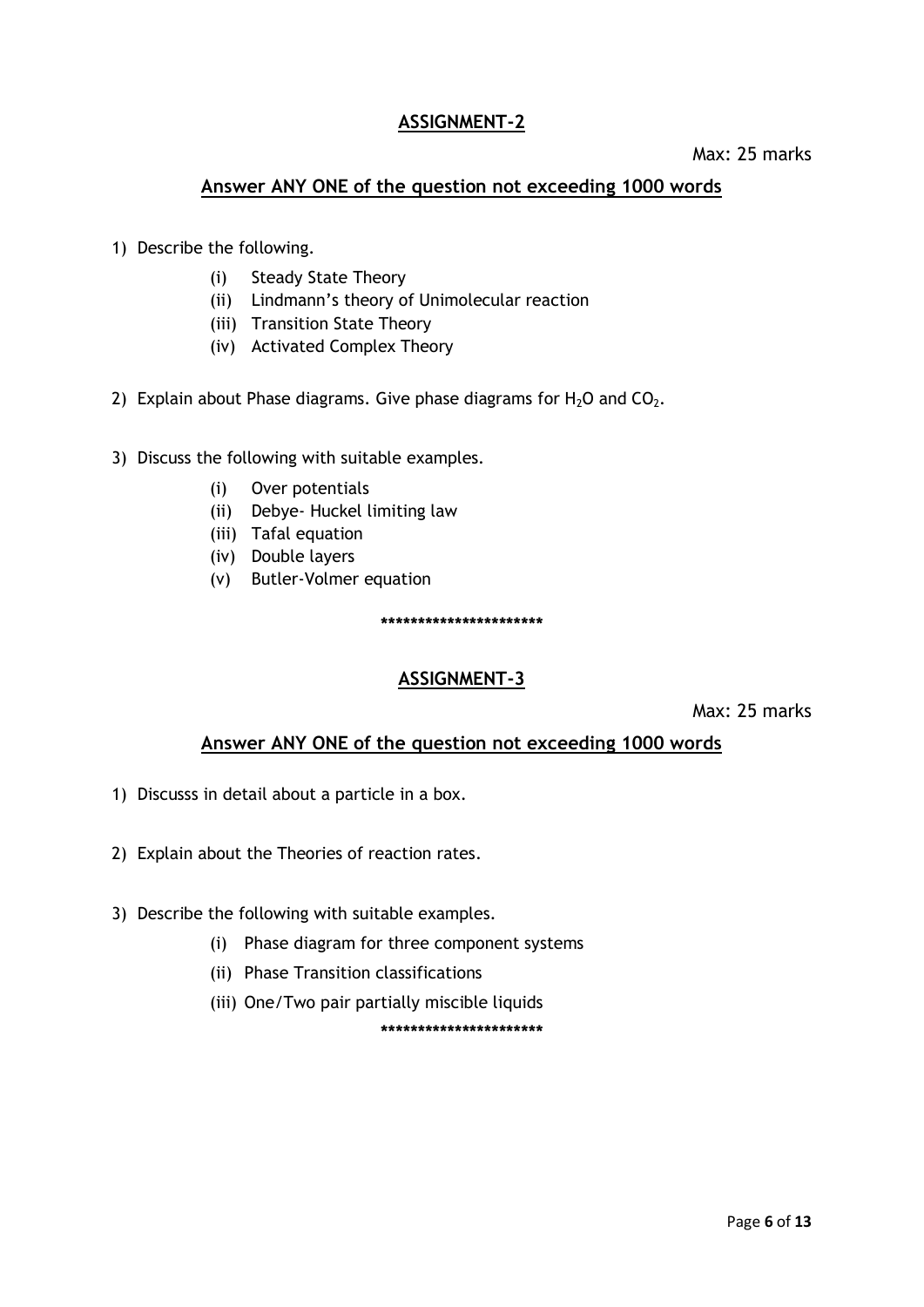

**Chennai - 15 School of Sciences Department of Chemistry**

# **HOME / SPOT ASSIGNMENT**

Programme Code No : **282** Programme Name : **M.Sc. Chemistry** Course Code & Name : **MCHE - 14 & Analytical and Environmental Chemistry** Batch : **AY 2019-20 [1 st Year]** No. of Assignments : **3 [One Assignment for each 2 credits]** Maximum CIA Marks : **25 [Average of total no. of Assignments]**

# **ASSIGNMENT-1**

Max: 25 marks

# **Answer ANY ONE of the question not exceeding 1000 words**

1) Discuss in details about the principle and instrumentation of NMR spectroscopy.

- 2) Explain the following with suitable examples.
	- (i) Parent ion & Base peak
	- (ii) Metastable ion & isotopic ion
	- (iii) McLafferty rearrangement
	- (iv) Retro Diels-Alder reaction

3) Discuss in details about the principle and instrumentation of IR spectroscopy.

# **\*\*\*\*\*\*\*\*\*\*\*\*\*\*\*\*\*\*\*\*\*\***

### **ASSIGNMENT-2**

Max: 25 marks

### **Answer ANY ONE of the question not exceeding 1000 words**

- 1) Discuss the following with suitable examples.
	- (i) Chemical shift, Coupling constants & Peak area
	- (ii) Spin-spin coupling
	- (iii) Double resonance techniques
	- (iv) Shift reagents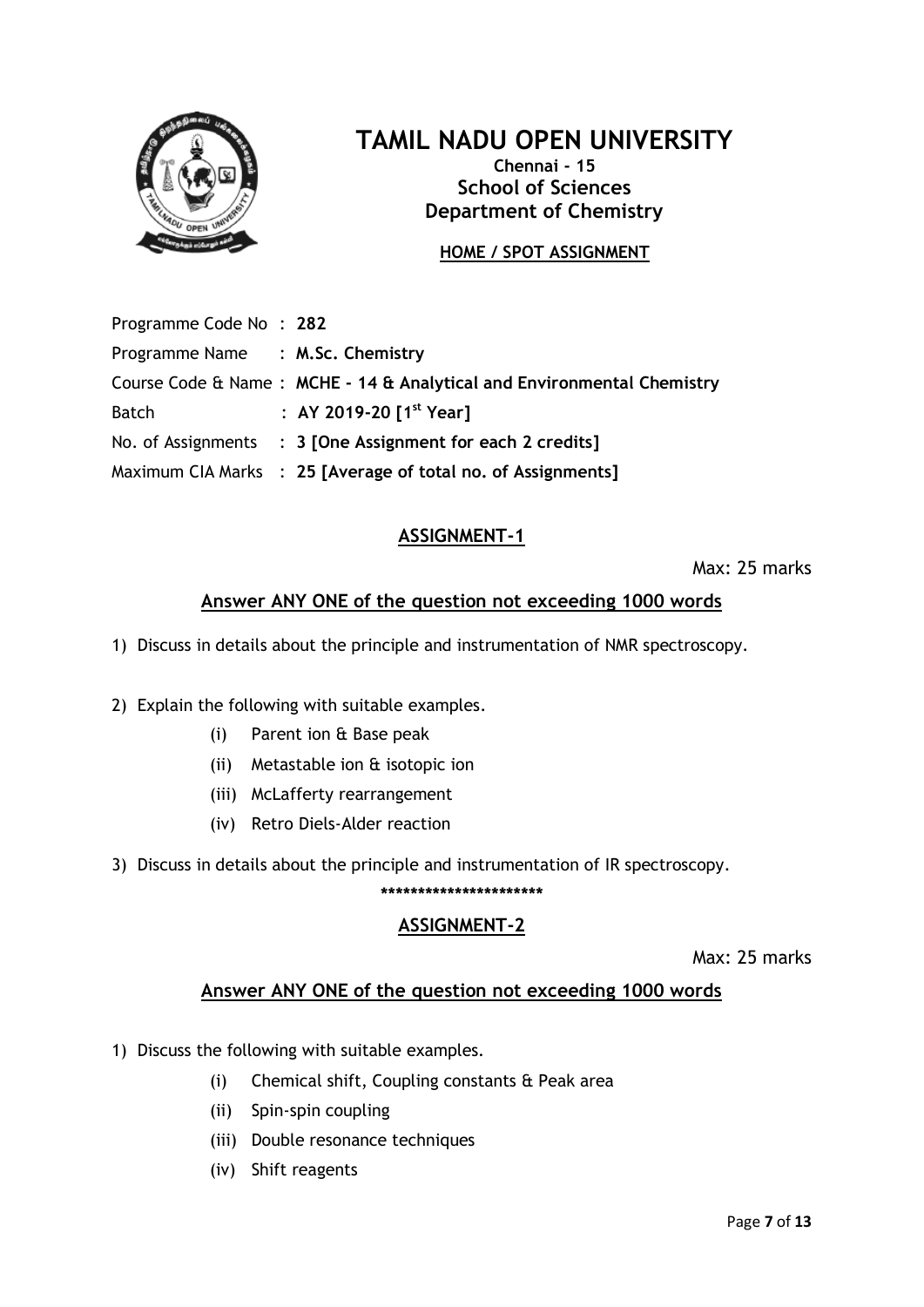- 2) Explain about the principle and instrumentations of UV-Vis and Mass spectroscopy.
- 3) Describe the following.
	- (i) Electrochemical cells & Electrodes
	- (ii) Amperometry
	- (iii) Potentiometry
	- (iv) Biosensors
	- (v) Coulometry

**\*\*\*\*\*\*\*\*\*\*\*\*\*\*\*\*\*\*\*\*\*\***

#### **ASSIGNMENT-3**

Max: 25 marks

### **Answer ANY ONE of the question not exceeding 1000 words**

- 1) Discuss in details about Paper, Thin Layer and High Performance Liquid Chromatography.
- 2) Explain about the following.
	- (i) Octant rule
	- (ii) Cotton effect & Curves
	- (iii) Circular birefringence
	- (iv) Principles of ORD & CD
	- (v) ORD curves
- 3) Write short notes on storage and handling of Carcinogenic, Poisonous, Easily vaporisable and Inflammable chemicals.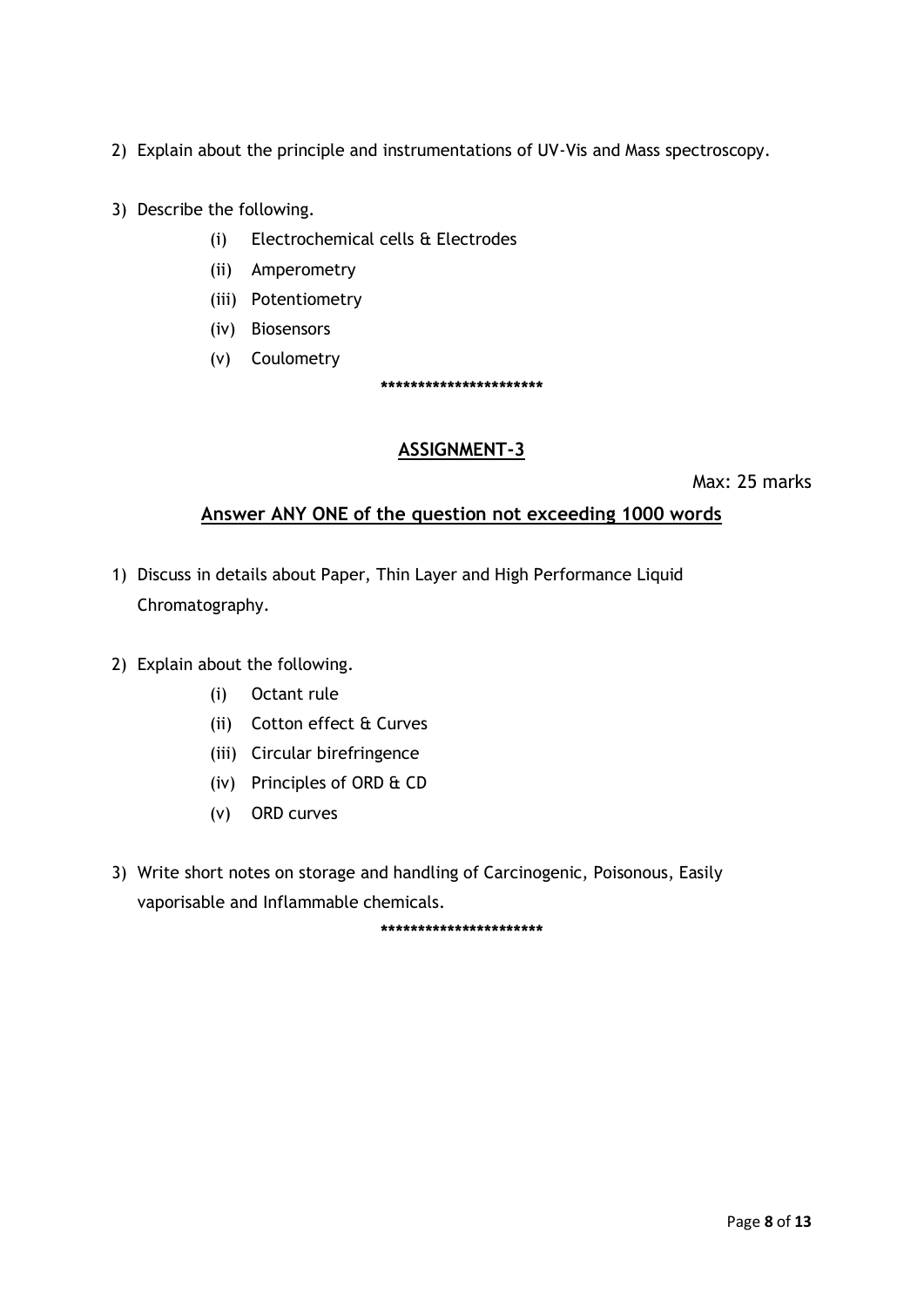

**Chennai - 15 School of Sciences Department of Chemistry**

# **HOME / SPOT ASSIGNMENT**

Programme Code No : **282**

Programme Name : **M.Sc. Chemistry** Course Code & Name : **MCHE - 15 & Chemistry of Bio-molecules and Green Chemistry** Batch : **AY 2019-20 [1 st Year]** No. of Assignments : **3 [One Assignment for each 2 credits]** Maximum CIA Marks : **25 [Average of total no. of Assignments]**

# **ASSIGNMENT-1**

Max: 25 marks

# **Answer ANY ONE of the question not exceeding 1000 words**

1) Describe in details about the Petrochemicals.

2) Discuss in details about the classification of Amino acids.

- 3) Explain about the following compounds
	- (i) Carotenoid
	- (ii) Citrol
	- (iii) Terpinol
	- (iv) Santonin

# **ASSIGNMENT-2**

**\*\*\*\*\*\*\*\*\*\*\*\*\*\*\*\*\*\*\*\*\*\***

Max: 25 marks

### **Answer ANY ONE of the question not exceeding 1000 words**

- 1) Describe the following compounds with examples.
	- (i) Pesticides
	- (ii) Analgesic
	- (iii) Anaesthetic
	- (iv) Antipyretic
	- (v) Anti-inflammatory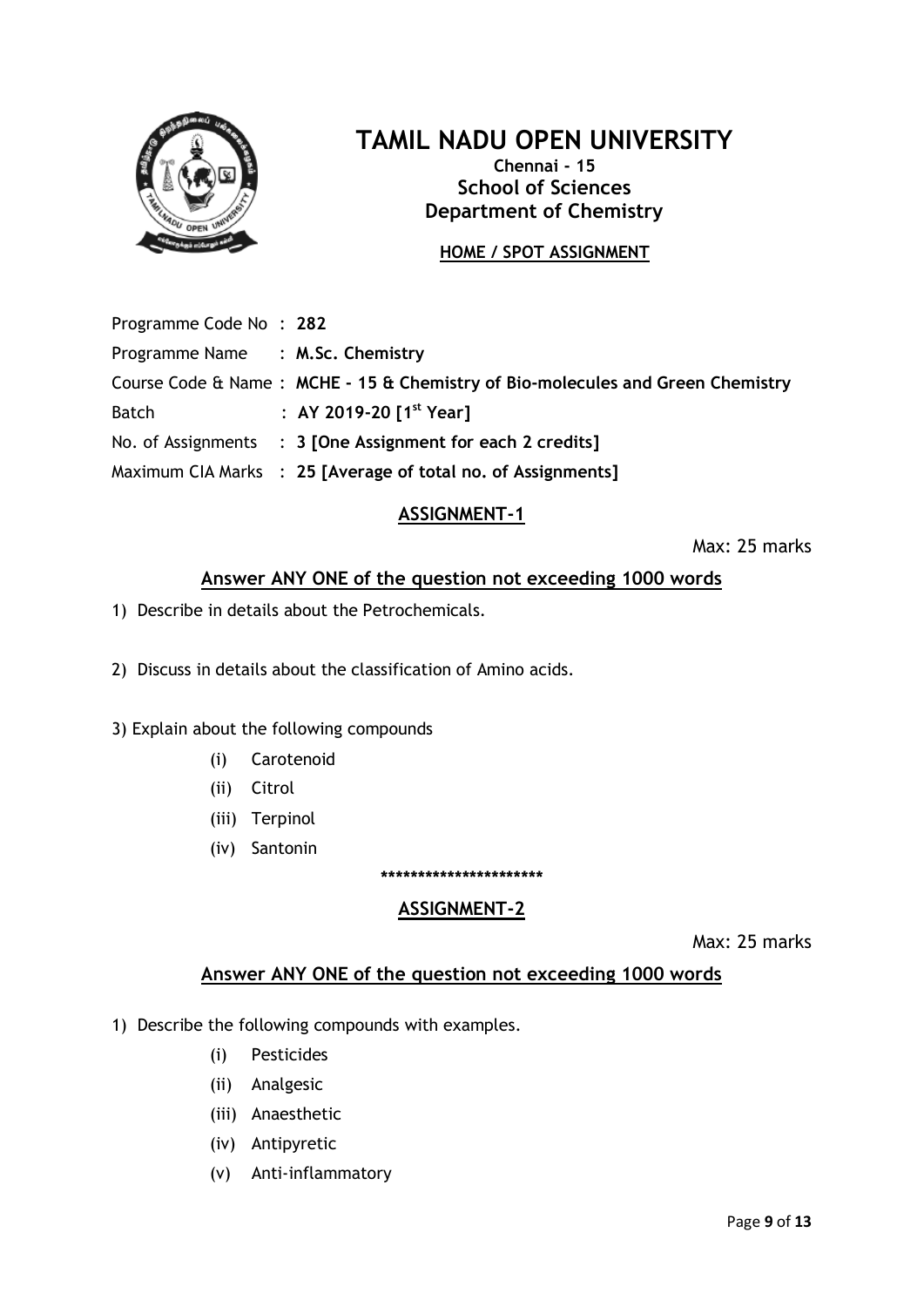- 2) Discuss in details about the Fertilizers.
- 3) Explain about the synthesis of Cholesterol and Estrone. **\*\*\*\*\*\*\*\*\*\*\*\*\*\*\*\*\*\*\*\*\*\***

# **ASSIGNMENT-3**

Max: 25 marks

# **Answer ANY ONE of the question not exceeding 1000 words**

- 1) Describe about the Definition, Occurrence and Isolation of Alkaloids.
- 2) Explain about the following.
	- (i) Antipyretic
	- (ii) Anti-inflammatory
	- (iii) Analgesic
	- (iv) Anaesthetic
	- (v) Pesticides
- 3) Write about the reproductive Hormones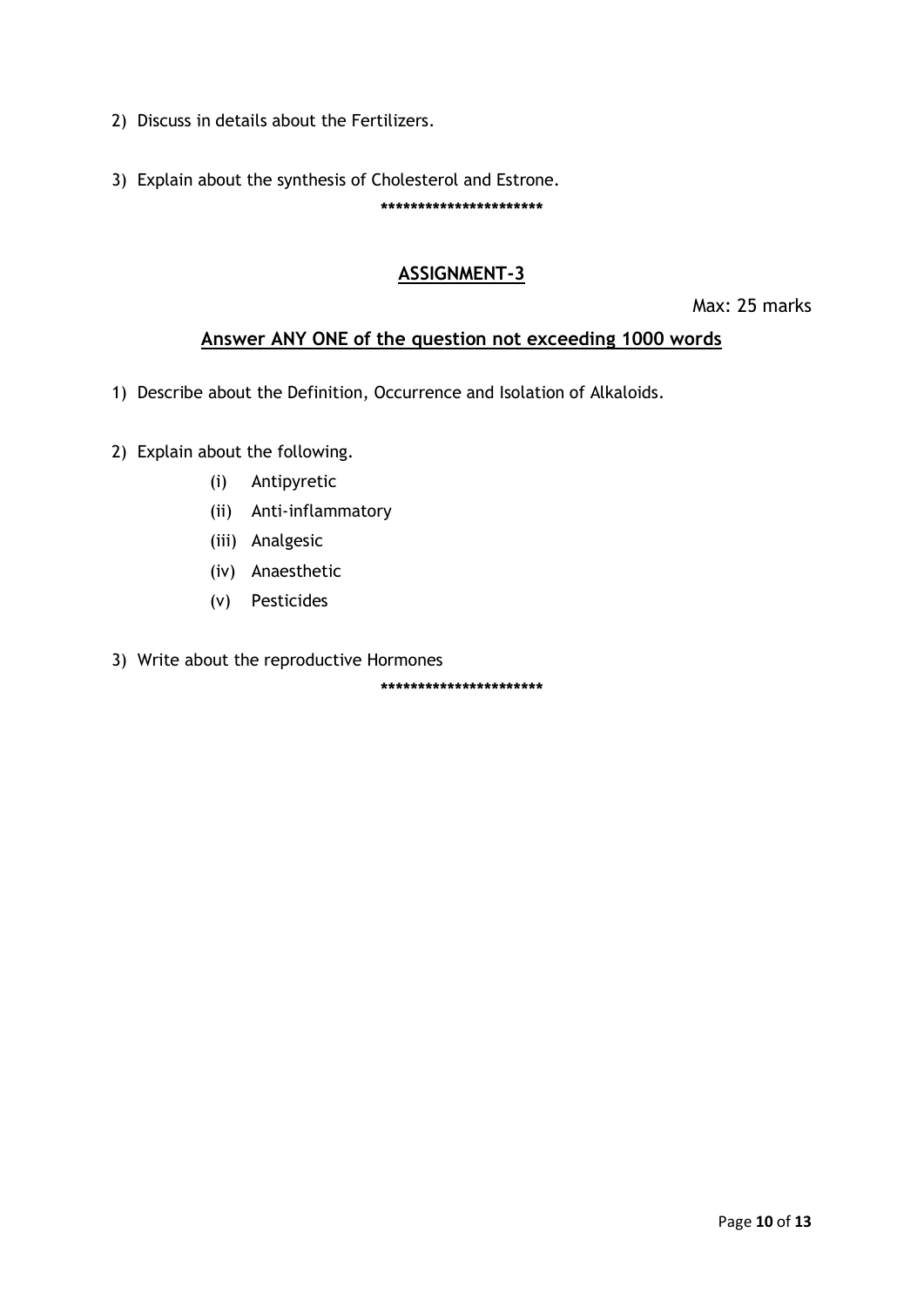

**Chennai - 15 School of Sciences Department of Chemistry**

# **HOME / SPOT ASSIGNMENT**

Programme Code No : **282** Programme Name : **M.Sc. Chemistry** Course Code & Name : **MCHE-16 & Polymer Chemistry** Batch : **AY 2019-20 [1 st Year]** No. of Assignments : **3 [One Assignment for each 2 credits]** Maximum CIA Marks : **25 [Average of total no. of Assignments]**

# **ASSIGNMENT-1**

Max: 25 marks

# **Answer ANY ONE of the question not exceeding 1000 words**

1) Explain about the following

- (i) Number Average Molecular Weight (Mn)
- (ii) Weight Average Molecular Weight (Mw)
- (iii) Viscosity Average Molecular Weight
- 2) Discuss in details about the classification of Polymers.
- 3) Describe in details about the analysis and testing of polymers.

#### **\*\*\*\*\*\*\*\*\*\*\*\*\*\*\*\*\*\*\*\*\*\***

#### **ASSIGNMENT-2**

Max: 25 marks

### **Answer ANY ONE of the question not exceeding 1000 words**

- 1) Explain about the the following.
	- (i) Electroluminescent polymers
	- (ii) Biodegradable polymers
	- (iii) Biomedical polymers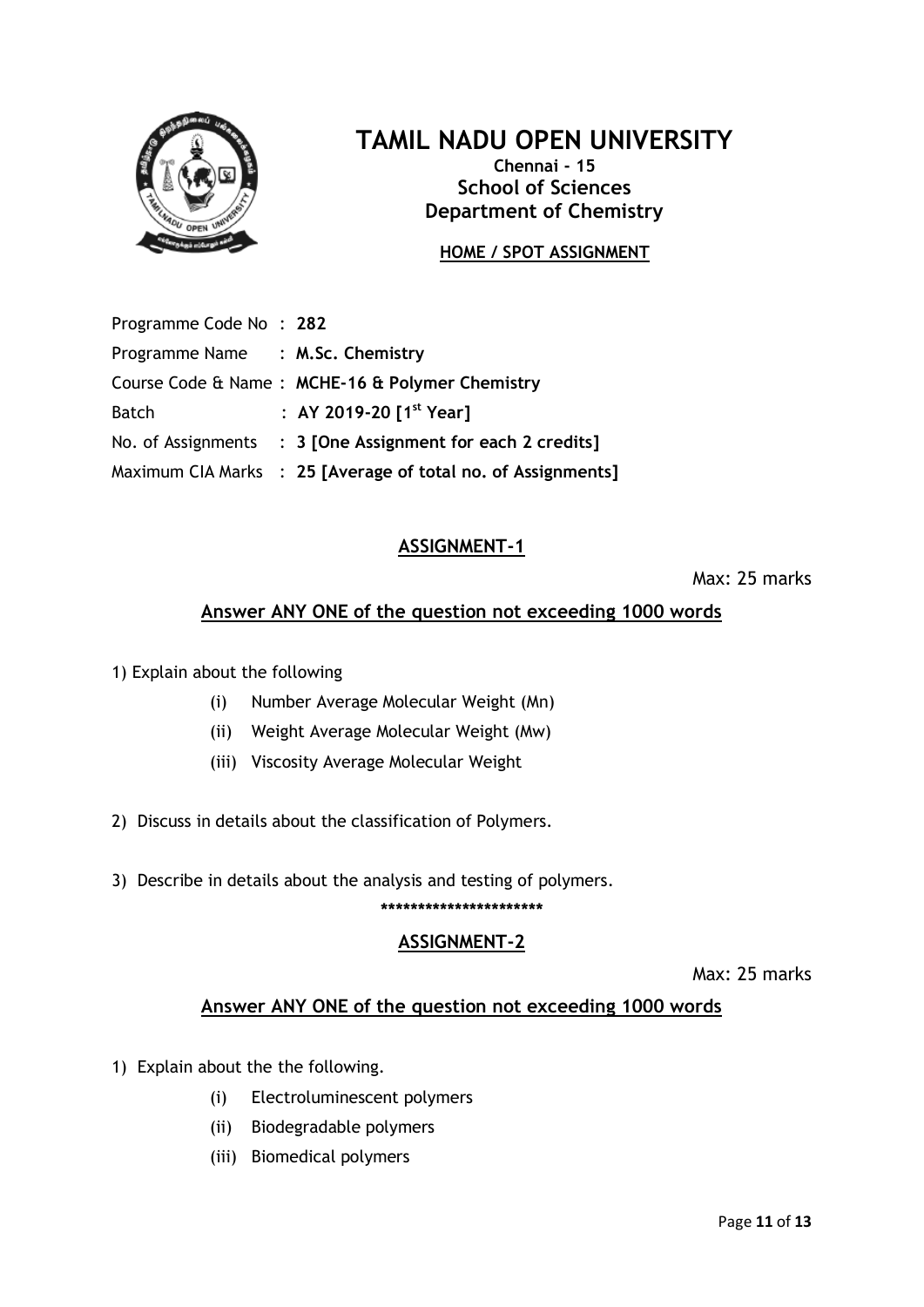- 2) Discuss about stereoisomerism in polymer molecules.
- 3) Describe the following.
	- (i) Fire retarding polymers
	- (ii) Commercial polymers
	- (iii) Functional polymers

**\*\*\*\*\*\*\*\*\*\*\*\*\*\*\*\*\*\*\*\*\*\***

### **ASSIGNMENT-3**

Max: 25 marks

#### **Answer ANY ONE of the question not exceeding 1000 words**

- 1) Discuss about the following.
	- (i) Electrically conducting polymers
	- (ii) Natural polymers
	- (iii) Bio polymers
- 2) Explain in details about the techniques of polymerisation.
- 3) Describe the following
	- (i) Commercial polymers
	- (ii) Polymer blend
	- (iii) Polyelectrolytes